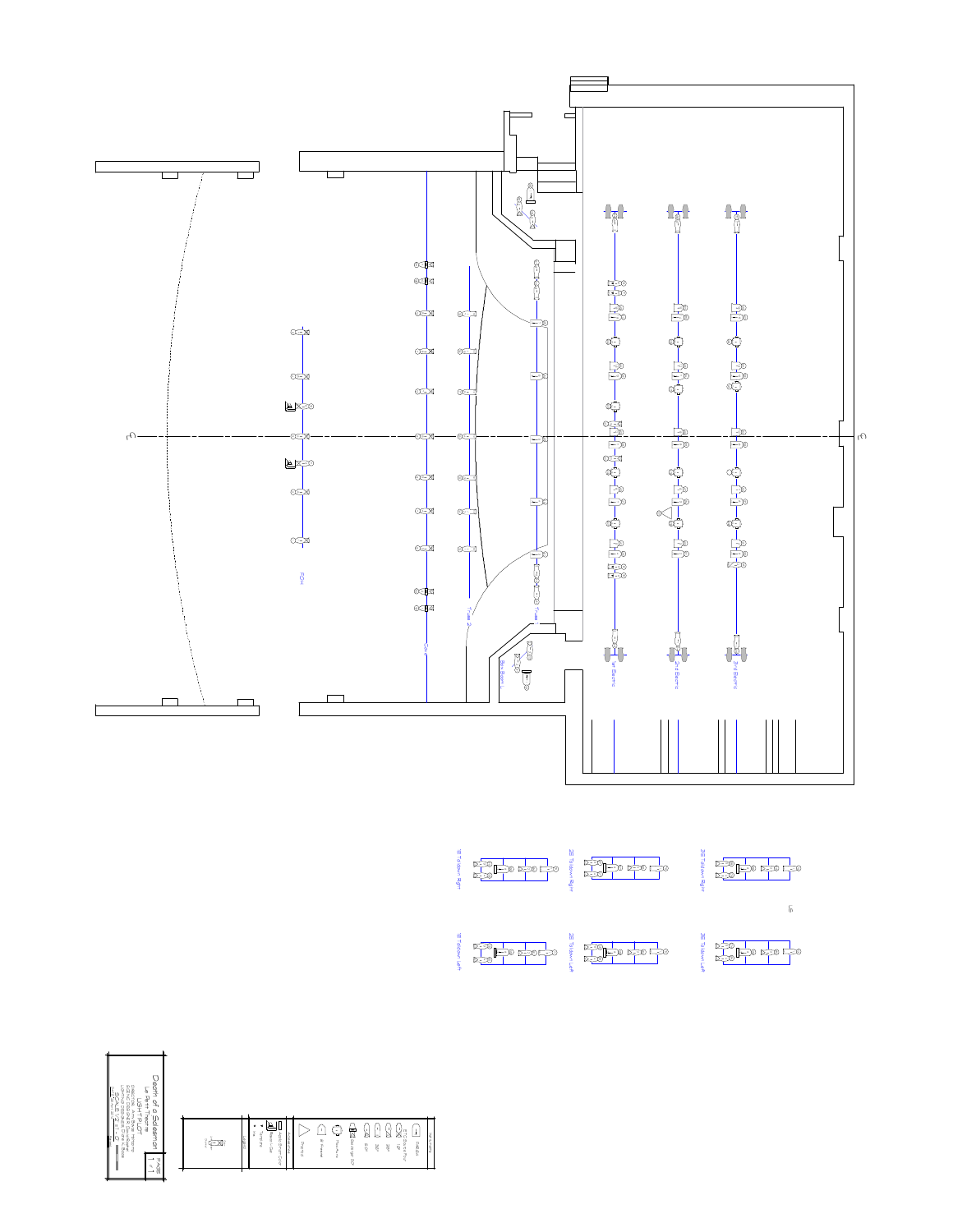Death of a Salesman

| Channel         | Dimmer | Inst Type                   | Wattag<br>е           | <b>Fahassell</b> Hansup |             | Position                         | Unit Number                | Diane K Baas |
|-----------------|--------|-----------------------------|-----------------------|-------------------------|-------------|----------------------------------|----------------------------|--------------|
| $\mathbf{1}$    |        | Source Four<br>19°          | 575                   |                         | <b>R53</b>  | $\mathsf{F}\mathsf{O}\mathsf{H}$ | $\mathbf{1}$               |              |
| $\mathbf{z}$    |        | Source Four<br>19°          | 575                   |                         | <b>R53</b>  | $\mathsf{F}\mathsf{O}\mathsf{H}$ | $\overline{2}$             |              |
| $\mathbf{B}$    |        | Source Four<br>19°          | 575                   |                         | <b>R53</b>  | $\mathsf{F}\mathsf{O}\mathsf{H}$ | $\overline{4}$             |              |
| 4               |        | Source Four<br>19°          | 575                   |                         | <b>R53</b>  | FOH                              | 6                          |              |
| 5               |        | Source Four<br>19°          | 575                   |                         | R53         | FOH                              | $\tau$                     |              |
| 6               |        | Source Four<br>19°          | 575                   |                         | <b>R53</b>  | Cove                             | $\mathfrak{Z}$             |              |
| $\tau$          |        | Source Four<br>19°          | 575                   |                         | <b>R53</b>  | Cove                             | $\overline{4}$             |              |
| 8               |        | Source Four<br>19°          | 575                   |                         | <b>R53</b>  | Cove                             | 5                          |              |
| 9               |        | Source Four<br>19°          | 575                   |                         | <b>R53</b>  | Cove                             | 6                          |              |
| 10 <sup>o</sup> |        | Source Four<br>19°          | 575                   |                         | <b>R53</b>  | Cove                             | $\overline{\mathcal{I}}$   |              |
| 11              |        | Source Four<br>19°          | 575                   |                         | <b>R53</b>  | Cove                             | $\mathcal S$               |              |
| 12              |        | Source Four<br>19°          | 575                   |                         | <b>R53</b>  | Cove                             | 9                          |              |
| 13              |        | Source Four<br>36°          | 575                   |                         | <b>R53</b>  | Truss 2                          | $\mathbb{1}$               |              |
| 14              |        | Source Four<br>36°          | 575                   |                         | <b>R53</b>  | Truss 2                          | $\overline{2}$             |              |
| 15              |        | Source Four<br>36°          | 575                   |                         | <b>R53</b>  | Truss 2                          | $\mathfrak{Z}$             |              |
| 16              |        | Source Four<br>36°          | 575                   |                         | <b>R53</b>  | Truss 2                          | $\overline{4}$             |              |
| 17              |        | Source Four<br>36°          | 575                   |                         | <b>R53</b>  | Truss 2                          | 5                          |              |
| 18              |        | Source Four<br>36°          | 575                   |                         | <b>R53</b>  | Truss 2                          | 6                          |              |
| 19              |        | Source Four<br>36°          | 575                   |                         | <b>R53</b>  | Truss 2                          | $\tau$                     |              |
| 20 <sub>2</sub> |        | Source Four<br>50°          | 575                   |                         | <b>R53</b>  | 1st Electric                     | 10 <sup>°</sup>            |              |
| 20              |        | Source Four<br>$5O^{\circ}$ | 575                   |                         | R53         | 1st Electric                     | 13                         |              |
| 21              |        | PAR64                       | 1K                    |                         | <b>L200</b> | Truss 1                          | $\ensuremath{\mathcal{S}}$ |              |
| 22              |        | PAR64                       | $1\!\!\!\!\!\!\times$ |                         | L2OO        | Truss 1                          | $\overline{4}$             |              |
| 23              |        | PAR64                       | $1\!\!\!\!\!\!\times$ |                         | L200        | Truss 1                          | 5                          |              |
| 24              |        | PAR64                       | $1\!\!\!\!\!\!\times$ |                         | L200        | Truss 1                          | $\odot$                    |              |
| 25              |        | PAR64                       | $1\!\!\!\!\!\!\times$ |                         | L2OO        | Truss 1                          | $\overline{\mathcal{I}}$   |              |
| 26              |        | PAR64                       | 1<                    |                         | L2OO        | 1st Electric                     | $\ensuremath{\mathsf{4}}$  |              |
| 27              |        | PAR64                       | $1\!\!\!\!\!\!\times$ |                         | L2OO        | 1st Electric                     | $\overline{\mathcal{I}}$   |              |
| <u>28</u>       |        | PAR64                       | 1<                    |                         | L2OO        | 1st Electric                     | 11                         |              |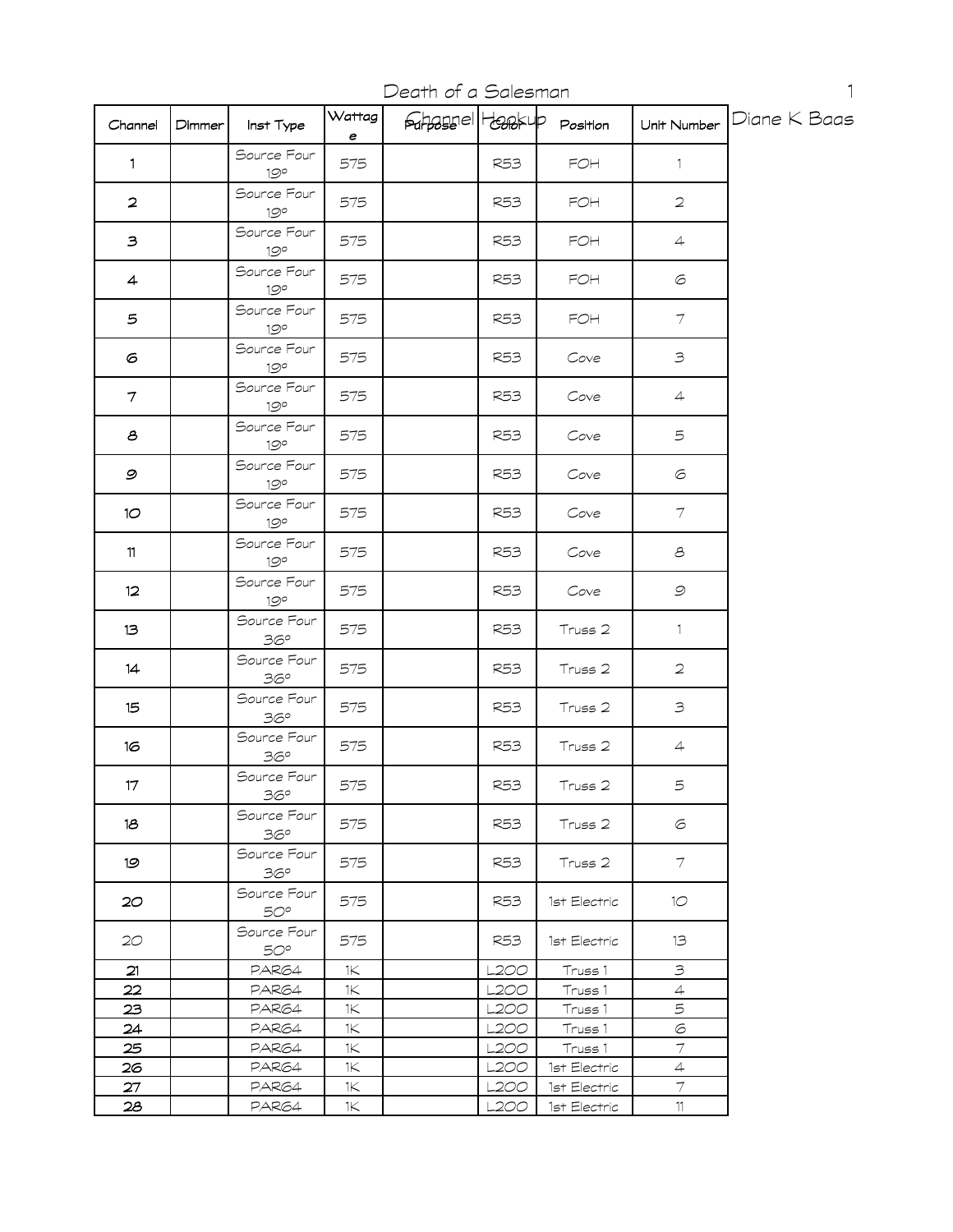Death of a Salesman

| 29 | PAR64                    | 1K.  |                 | Channel H300 b1st Electric | 15             | Diane K Baas |
|----|--------------------------|------|-----------------|----------------------------|----------------|--------------|
| 30 | PAR64                    | 1K   | L2OO            | 1st Electric               | 18             |              |
| 31 | PAR64                    | 1K   | L2OO            | 2nd Electric               | 2              |              |
| 32 | PAR64                    | 1K   | L2OO            | 2nd Electric               | 5              |              |
| 33 | PAR64                    | 1<   | L200            | 2nd Electric               | $\mathcal S$   |              |
| 34 | PAR64                    | 1<   | L2OO            | 2nd Electric               | 11             |              |
| 35 | PAR64                    | 1<   | L200            | 2nd Electric               | 14             |              |
| 36 | PAR64                    | 1Κ   | L2OO            | 3rd Electric               | $\mathfrak{S}$ |              |
| 37 | PAR64                    | 1K   | L200            | 3rd Electric               | 6              |              |
| 38 | PAR64                    | 1Κ   | L2OO            | 3rd Electric               | $\mathcal{Q}$  |              |
| 39 | PAR64                    | 1K   | L2OO            | 3rd Electric               | 12             |              |
| 40 | PAR64                    | 1<   | L200            | 3rd Electric               | 15             |              |
| 41 | ='8" Fresnel             | 1K   | RO2             | 1st Electric               | 5              |              |
| 42 | ='8" Fresnel             | 1Κ   | RO2             | 1st Electric               | $\mathcal S$   |              |
| 43 | ='8" Fresnel             | 1<   | RO <sub>2</sub> | 1st Electric               | 12             |              |
| 44 | $=8$ " Fresnel           | 1<   | RO2             | 1st Electric               | 16             |              |
| 45 | ='8" Fresnel             | 1<   | RO <sub>2</sub> | 1st Electric               | 19             |              |
| 46 | ='8" Fresnel             | 1<   | RO <sub>2</sub> | 2nd Electric               | $\exists$      |              |
| 47 | $=8$ " Fresnel           | 1<   | RO2             | 2nd Electric               | $\odot$        |              |
| 48 | ='8" Fresnel             | 1<   | RO2             | 2nd Electric               | $\mathcal{Q}$  |              |
| 49 | $=8$ " Fresnel           | 1K   | RO2             | 2nd Electric               | 12             |              |
| 50 | ='8" Fresnel             | 1K   | RO <sub>2</sub> | 2nd Electric               | 15             |              |
| 51 | ='8" Fresnel             | 1K   | <b>RO2</b>      | 3rd Electric               | $\overline{4}$ |              |
| 52 | ='8" Fresnel             | 1K   | RO <sub>2</sub> | 3rd Electric               | $\tau$         |              |
| 53 | ='8" Fresnel             | 1K   | RO2             | 3rd Electric               | 10             |              |
| 54 | $=8$ " Fresnel           | 1K   | RO2             | 3rd Electric               | 13             |              |
| 55 | $=\mathcal{B}$ " Fresnel | 1K . | RO2             | 3rd Electric               | 16             |              |
|    | Source Four              |      |                 |                            |                |              |
| 61 | 36°                      | 575  | R55             | Truss 1                    | $\mathbf{1}$   |              |
| 62 | Source Four              | 575  | R55             | Truss 1                    | $\mathbf{2}$   |              |
|    | 36°                      |      |                 |                            |                |              |
| 63 | Source Four<br>36°       | 575  | R55             | 1st Electric               | $\mathbf{1}$   |              |
| 64 | Source Four<br>36°       | 575  | R55             | 2nd Electric               | $\mathbb{1}$   |              |
| 65 | Source Four              | 575  | <b>R55</b>      | 3rd Electric               | $\mathbf{1}$   |              |
|    | 36°                      |      |                 |                            |                |              |
| 66 | Source Four<br>36°       | 575  | R55             | Truss 1                    | 8              |              |
| 67 | Source Four<br>36°       | 575  | R55             | Truss 1                    | 9              |              |
| පෙ | Source Four<br>36°       | 575  | R55             | 1st Electric               | 22             |              |
| 69 | Source Four<br>36°       | 575  | <b>R55</b>      | 2nd Electric               | 16             |              |
| 70 | Source Four<br>36°       | 575  | R55             | 3rd Electric               | 17             |              |
| 71 | Source Four<br>36°       | 575  | RO8             | 1E Taildown L              | 1              |              |
| 72 | Source Four<br>36°       | 575  | ROB.            | 2E Taildown L              | 1              |              |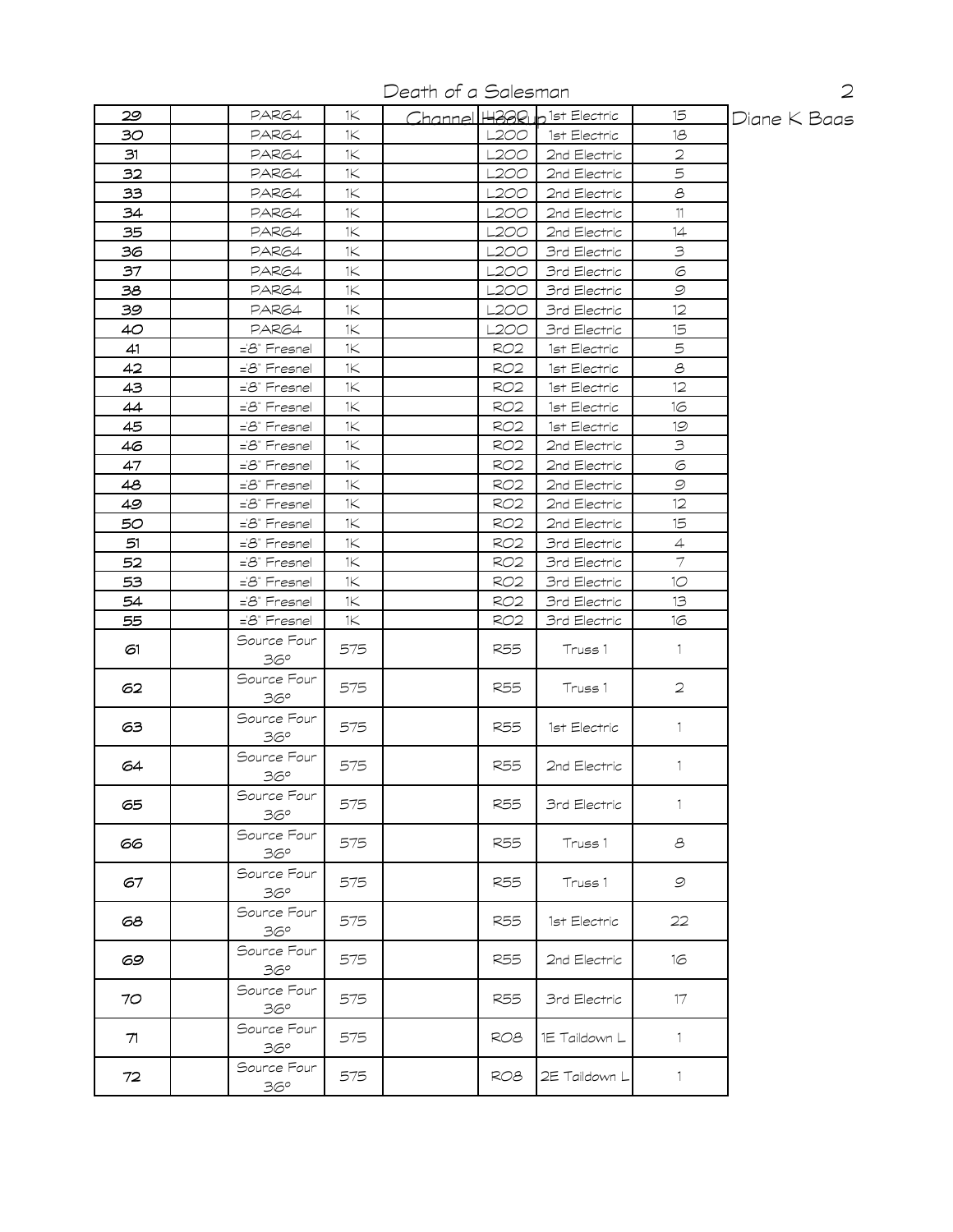Death of a Salesman

| 73  | Source Four<br>36°          | 575 |      | Channel HookupE Taildown R | $\mathbf{1}$   | Diane K Baas |
|-----|-----------------------------|-----|------|----------------------------|----------------|--------------|
| 74  | Source Four<br>36°          | 575 | RO8  | 2E Taildown<br>R           | $\mathbf{1}$   |              |
| 81  | Source Four<br>50°          | 575 | L2O1 | 1E Taildown L              | $\overline{2}$ |              |
| 82  | Source Four<br>50°          | 575 | L2O1 | 2E Taildown L              | $\overline{2}$ |              |
| 83  | Source Four<br>50°          | 575 | L2O1 | 1E Taildown R              | $\overline{2}$ |              |
| 84  | Source Four<br>50°          | 575 | L2O1 | 2E Taildown<br>R           | $\overline{2}$ |              |
| 91  | Source Four<br>$50^\circ$   | 575 | R316 | Box Boom L                 | $\overline{2}$ |              |
| 92  | Source Four<br>50°          | 575 | R316 | 1E Taildown L              | $\overline{4}$ |              |
| 93  | Source Four<br>50°          | 575 | R316 | 2E Taildown L              | $\overline{4}$ |              |
| 94  | Source Four<br>$50^{\circ}$ | 575 | R316 | Box Boom R                 | $\overline{2}$ |              |
| 95  | Source Four<br>50°          | 575 | R316 | 1E Taildown R              | 5              |              |
| 96  | Source Four<br>50°          | 575 | R316 | 2E Taildown<br>R           | 5              |              |
| 1O1 | Source Four<br>$50^{\circ}$ | 575 | R78  | Box Boom L                 | 3              |              |
| 102 | Source Four<br>$50^{\circ}$ | 575 | R78  | 1E Taildown L              | 5              |              |
| 1O3 | Source Four<br>50°          | 575 | R78  | 2E Taildown L              | 5              |              |
| 104 | Source Four<br>50°          | 575 | R78  | Box Boom R                 | 3              |              |
| 105 | Source Four<br>50°          | 575 | R78  | 1E Taildown R              | $\overline{4}$ |              |
| 106 | Source Four<br><b>50°</b>   | 575 | R78  | 2E Taildown<br>R           | $\overline{4}$ |              |
| 111 | Source Four<br>19°          | 575 | N/C  | FOH                        | 3              |              |
| 112 | Source Four<br>$19^{\circ}$ | 575 | N/C  | FOH                        | 5              |              |
| 115 | Source Four<br>36°          | 575 | N/C  | 1st Electric               | $\overline{2}$ |              |
| 116 | Source Four<br>36°          | 575 | N/C  | 1st Electric               | 3              |              |
| 117 | Source Four<br>36°          | 575 | N/C  | 1st Electric               | 20             |              |
| 118 | Source Four<br>36°          | 575 | N/C  | 1st Electric               | 21             |              |
| 119 | Source Four<br>$26^{\circ}$ | 575 | N/C  | 3rd Electric               | $\overline{2}$ |              |
| 120 | Water<br>Heater             |     |      | Water<br>Heater            | 1              |              |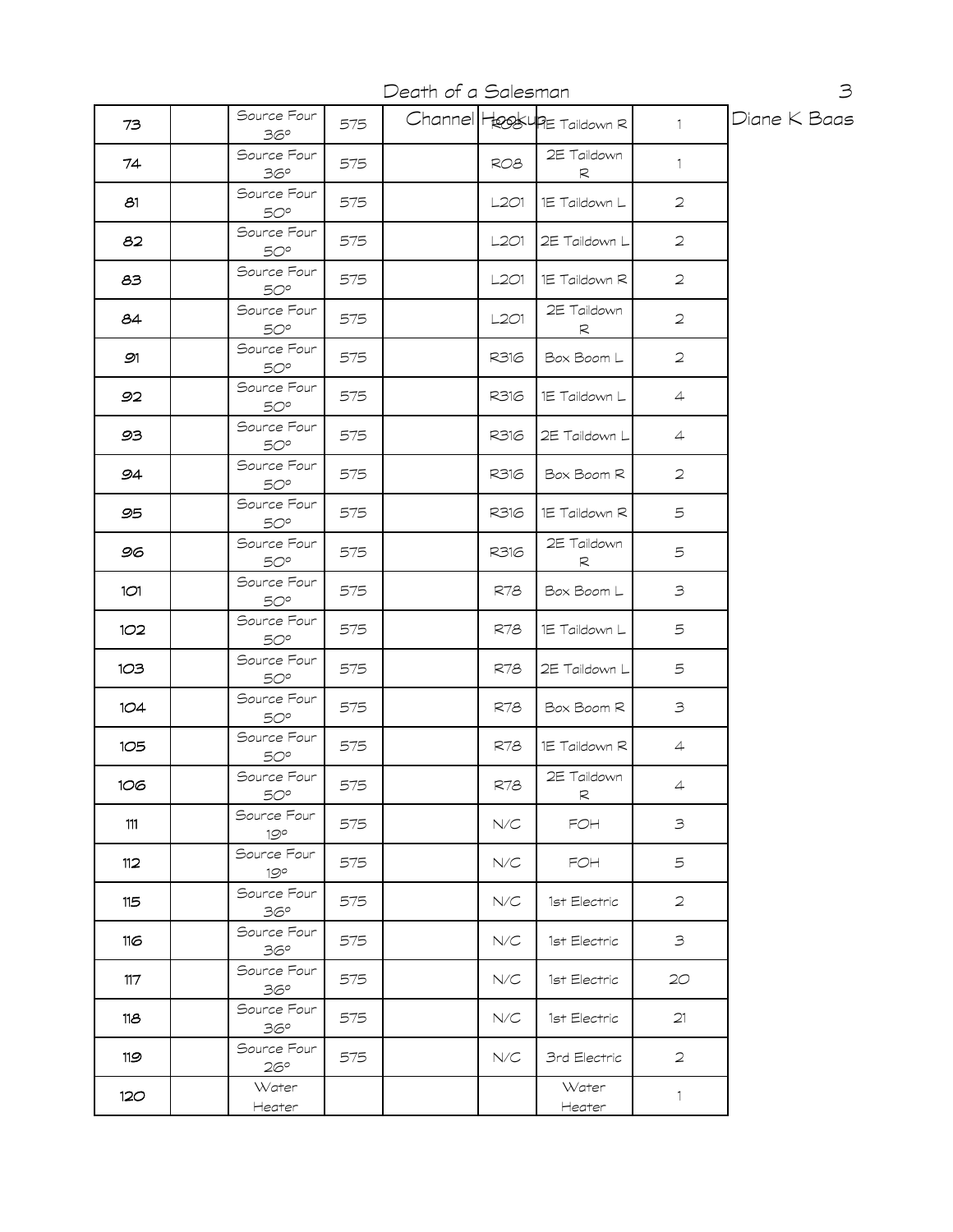Death of a Salesman

| 151 | Seachanger<br>50° | 575            | Channel Hookup | Cove             | $\mathbf{1}$   | Diane K Baas |
|-----|-------------------|----------------|----------------|------------------|----------------|--------------|
| 152 | Seachanger<br>50° | 575            |                | Cove             | $\overline{2}$ |              |
| 153 | Seachanger<br>50° | 575            |                | Cove             | 10             |              |
| 154 | Seachanger<br>50° | 575            |                | Cove             | 11             |              |
| 161 | PAR64             | 1 <sup>2</sup> |                | Box Boom L       | $\mathbf{1}$   |              |
| 162 | PAR64             | 1 <sup>2</sup> |                | 1E Taildown L    | 3              |              |
| 163 | PAR64             | 1 <sup>2</sup> |                | 2E Taildown L    | 3              |              |
| 164 | PAR64             | 1K             |                | Box Boom R       | $\mathbf{1}$   |              |
| 165 | PAR64             | 1K             |                | 1E Taildown R    | $\mathbf{B}$   |              |
| 166 | PAR64             | 1 <sup>2</sup> |                | 2E Taildown<br>R | 3              |              |
| 2O1 | Mac Aura          |                |                | 1st Electric     | $\odot$        |              |
| 202 | Mac Aura          |                |                | 1st Electric     | $\mathcal{Q}$  |              |
| 203 | Mac Aura          |                |                | 1st Electric     | 14             |              |
| 204 | Mac Aura          |                |                | 1st Electric     | 17             |              |
| 205 | Mac Aura          |                |                | 2nd Electric     | $\overline{4}$ |              |
| 206 | Mac Aura          |                |                | 2nd Electric     | $\tau$         |              |
| 207 | Mac Aura          |                |                | 2nd Electric     | 10             |              |
| 208 | Mac Aura          |                |                | 2nd Electric     | 13             |              |
| 209 | Mac Aura          |                |                | 3rd Electric     | 5              |              |
| 210 | Mac Aura          |                |                | 3rd Electric     | $\mathcal S$   |              |
| 211 | Mac Aura          |                |                | 3rd Electric     | 11             |              |
| 212 | Mac Aura          |                |                | 3rd Electric     | 14             |              |
|     |                   |                |                |                  |                |              |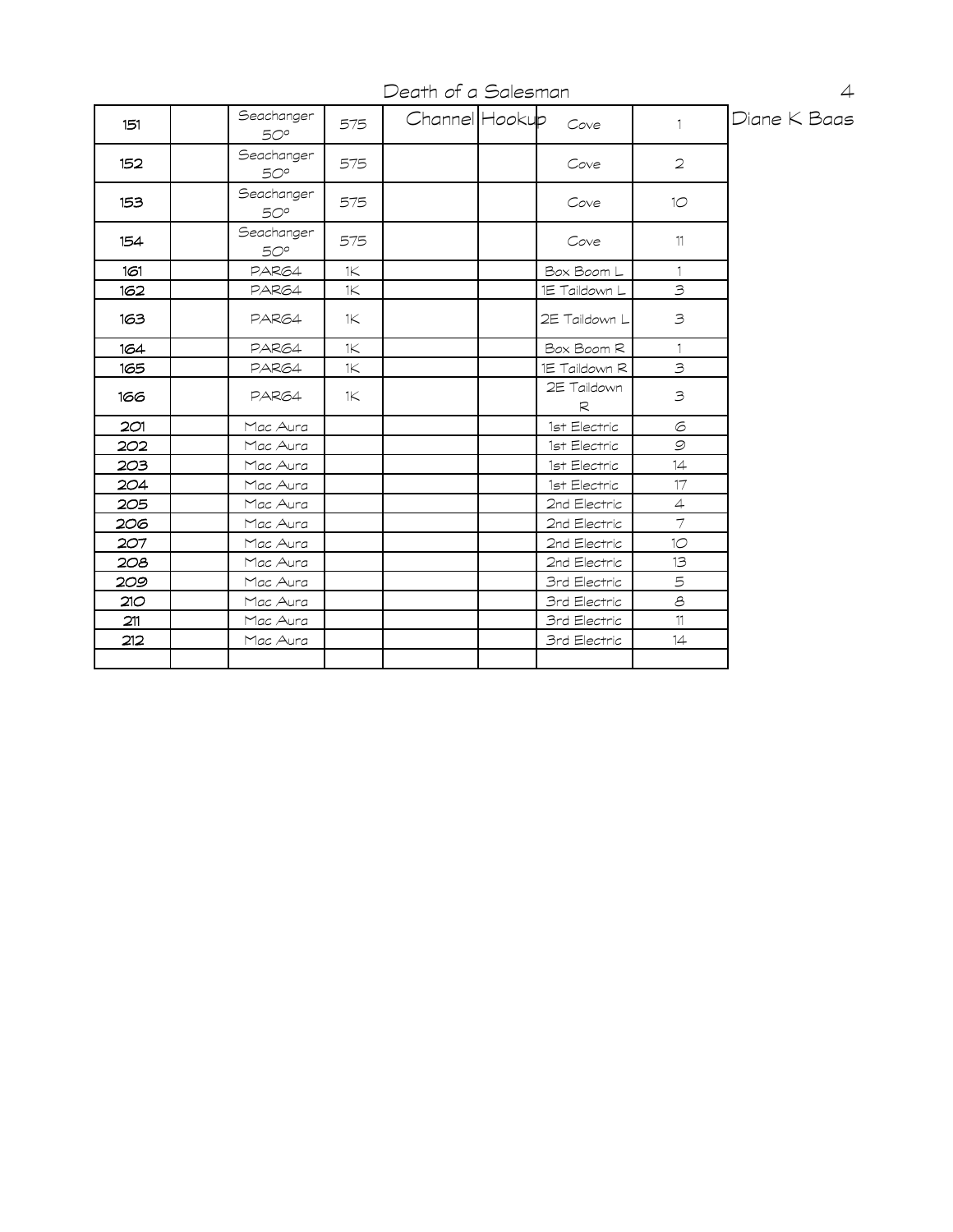|              | Unit                    |                       |         |         |                         |                                   |        |
|--------------|-------------------------|-----------------------|---------|---------|-------------------------|-----------------------------------|--------|
| Position     | Number                  | Inst Type             | Wattage | Purpose | Color                   | Channel                           | Dimmer |
|              |                         |                       |         |         |                         |                                   |        |
|              |                         | Water                 |         |         |                         |                                   |        |
| Onstage      | $\mathbb{1}$            | Heater                |         |         |                         | 12 <sub>O</sub>                   |        |
|              |                         |                       |         |         |                         |                                   |        |
| 1E Taildown  |                         | Source Four           |         |         |                         |                                   |        |
|              | 1                       | 36°                   |         |         | RO <sub>8</sub>         | 71                                |        |
|              |                         | Source Four           |         |         |                         |                                   |        |
|              | $\overline{2}$          | 50°                   |         |         | L2O1                    | 631                               |        |
|              | $\overline{\mathbf{3}}$ | PAR64                 |         |         |                         | 162                               |        |
|              |                         | Source Four           |         |         |                         |                                   |        |
|              | 4                       | 50°                   |         |         | R316                    | 92                                |        |
|              |                         | Source Four           |         |         |                         |                                   |        |
|              | 5                       | 50°                   |         |         | R78                     | 1O2                               |        |
|              |                         |                       |         |         |                         |                                   |        |
| 1E Taildown  |                         | Source Four           |         |         |                         |                                   |        |
| R            | 1                       | 36°                   |         |         | RO <sub>8</sub>         | 73                                |        |
|              |                         | Source Four           |         |         |                         |                                   |        |
|              | $\mathbf{2}$            | 50°                   |         |         | L2O1                    | 83                                |        |
|              | $\overline{\mathbf{3}}$ | PAR64                 |         |         |                         | 165                               |        |
|              |                         | Source Four           |         |         |                         |                                   |        |
|              | $\overline{4}$          | 50°                   |         |         | R78                     | 105                               |        |
|              |                         | Source Four           |         |         |                         |                                   |        |
|              | 5                       | $50^{\circ}$          |         |         | R316                    | 95                                |        |
|              |                         |                       |         |         |                         |                                   |        |
|              |                         | Source Four           |         |         |                         |                                   |        |
| 1st Electric | 1                       | 36°                   |         |         | R55                     | 63                                |        |
|              |                         | Source Four           |         |         |                         |                                   |        |
|              | $\mathfrak{D}$          | 36°                   |         |         |                         | 115                               |        |
|              |                         | Source Four           |         |         |                         |                                   |        |
|              | 3                       | 36°                   |         |         |                         | 116                               |        |
|              | $\overline{4}$          | PAR64                 |         |         | L2OO                    | 26                                |        |
|              | 5                       | ='8" Fresnel          |         |         | RO <sub>2</sub>         | $\ensuremath{\mathcal{A}}\xspace$ |        |
|              | $\circ$                 | Mac Aura              |         |         |                         | 2O1                               |        |
|              | $\tau$<br>$\mathcal S$  | PAR64<br>='8" Fresnel |         |         | L2OO<br>RO <sub>2</sub> | 27<br>42                          |        |
|              | $\mathcal{Q}$           | Mac Aura              |         |         |                         | 202                               |        |
|              |                         | Source Four           |         |         |                         |                                   |        |
|              | 10                      | $50^\circ$            |         |         | R53                     | 20                                |        |
|              | 11                      | PAR64                 |         |         | L200                    | 28                                |        |
|              | 12                      | ='8" Fresnel          |         |         | RO <sub>2</sub>         | 43                                |        |
|              |                         | Source Four           |         |         |                         |                                   |        |
|              | 13                      | $50^\circ$            |         |         | <b>R53</b>              | 20                                |        |
|              | 14                      | Mac Aura              |         |         |                         | 203                               |        |
|              | 15                      | PAR64                 |         |         | <b>L200</b>             | 29                                |        |
|              | 16                      | ='8" Fresnel          |         |         | RO2                     | 44                                |        |
|              | 17                      | Mac Aura              |         |         |                         | 204                               |        |
|              | 18                      | PAR64                 |         |         | L200                    | 30 <sub>o</sub>                   |        |
|              | 19                      | ='8" Fresnel          |         |         | RO2                     | 45                                |        |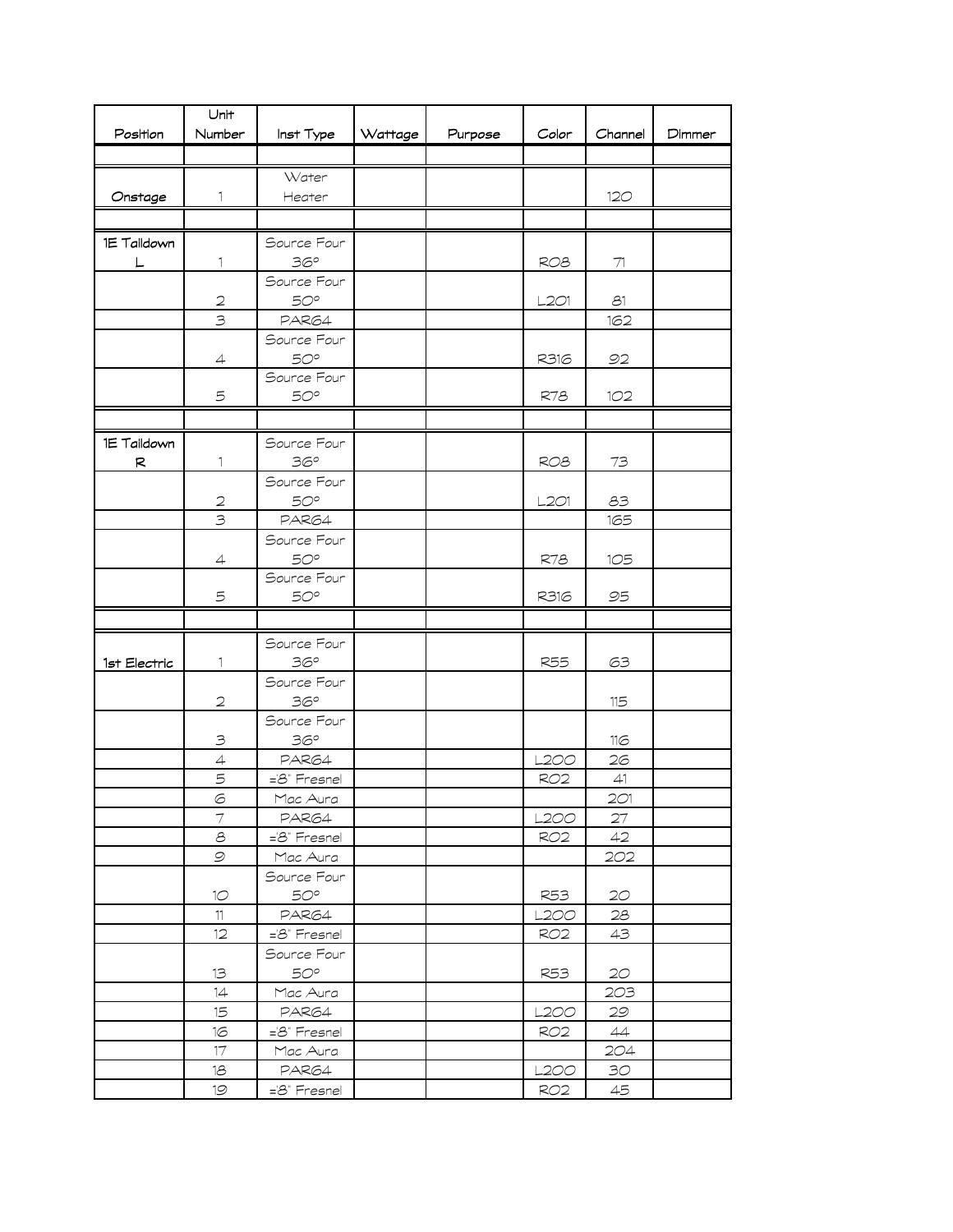|              |                                                                                                                    | Source Four                 |  |                 |        |  |
|--------------|--------------------------------------------------------------------------------------------------------------------|-----------------------------|--|-----------------|--------|--|
|              | 20                                                                                                                 | 36°                         |  |                 | 117    |  |
|              |                                                                                                                    | Source Four                 |  |                 |        |  |
|              | 21                                                                                                                 | 36°                         |  |                 | 118    |  |
|              |                                                                                                                    | Source Four                 |  |                 |        |  |
|              | 22                                                                                                                 | 36°                         |  | <b>R55</b>      | 68     |  |
|              |                                                                                                                    |                             |  |                 |        |  |
| 2E Taildown  |                                                                                                                    | Source Four                 |  |                 |        |  |
| L.           | 1                                                                                                                  | 36°                         |  | RO <sub>8</sub> | $72\,$ |  |
|              |                                                                                                                    | Source Four                 |  |                 |        |  |
|              | $\mathfrak{D}% _{T}=\mathfrak{D}_{T}\!\left( a,b\right) ,\ \mathfrak{D}_{T}=\mathfrak{D}_{T}\!\left( a,b\right) ,$ | 50°                         |  | L201            | 82     |  |
|              | $\overline{\mathbf{3}}$                                                                                            | PAR64                       |  |                 | 163    |  |
|              |                                                                                                                    | Source Four                 |  |                 |        |  |
|              | $\overline{4}$                                                                                                     | $50^{\circ}$                |  | R316            | 93     |  |
|              |                                                                                                                    | Source Four                 |  |                 |        |  |
|              | 5                                                                                                                  | $50^{\circ}$                |  | R78             | 1O3    |  |
|              |                                                                                                                    |                             |  |                 |        |  |
|              |                                                                                                                    |                             |  |                 |        |  |
| 2E Taildown  |                                                                                                                    | Source Four                 |  |                 |        |  |
| R            | 1.                                                                                                                 | 36°                         |  | RO8             | 74     |  |
|              |                                                                                                                    | Source Four                 |  |                 |        |  |
|              | $\mathfrak{D}$                                                                                                     | $50^{\circ}$                |  | L2O1            | 84     |  |
|              | 3                                                                                                                  | PAR64                       |  |                 | 166    |  |
|              |                                                                                                                    | Source Four                 |  |                 |        |  |
|              | $\overline{4}$                                                                                                     | 50°                         |  | R78             | 106    |  |
|              | 5                                                                                                                  | Source Four<br>$50^{\circ}$ |  | R316            | 96     |  |
|              |                                                                                                                    |                             |  |                 |        |  |
|              |                                                                                                                    |                             |  |                 |        |  |
|              |                                                                                                                    | Source Four                 |  |                 |        |  |
| 2nd Electric | 1.                                                                                                                 | 36°                         |  | <b>R55</b>      | 64     |  |
|              | $\mathbf{2}$                                                                                                       | PAR64                       |  | L2OO            | 31     |  |
|              | $\mathcal{B}$                                                                                                      | ='8" Fresnel                |  | <b>RO2</b>      | 46     |  |
|              | $\overline{4}$                                                                                                     | Mac Aura                    |  |                 | 205    |  |
|              | 5                                                                                                                  | PAR64                       |  | L2OO            | 32     |  |
|              | 6                                                                                                                  | =8" Fresnel                 |  | <b>RO2</b>      | 47     |  |
|              | $\overline{\mathcal{I}}$                                                                                           | Mac Aura                    |  |                 | 206    |  |
|              | 8                                                                                                                  | PAR64                       |  | L200            | 33     |  |
|              | $\mathcal{Q}$                                                                                                      | ='8" Fresnel                |  | RO <sub>2</sub> | 48     |  |
|              | 10 <sup>o</sup>                                                                                                    | Mac Aura                    |  |                 | 207    |  |
|              | 11                                                                                                                 | PAR64                       |  | L2OO            | 34     |  |
|              | 12                                                                                                                 | ='8" Fresnel                |  | RO <sub>2</sub> | 49     |  |
|              | 13                                                                                                                 | Mac Aura                    |  |                 | 208    |  |
|              | 14                                                                                                                 | PAR64                       |  | L2OO            | 35     |  |
|              | 15                                                                                                                 | ='8" Fresnel                |  | RO <sub>2</sub> | 50     |  |
|              |                                                                                                                    | Source Four                 |  |                 |        |  |
|              | 16                                                                                                                 | 36°                         |  | R55             | 69     |  |
|              |                                                                                                                    |                             |  |                 |        |  |
|              |                                                                                                                    | Source Four                 |  |                 |        |  |
| 3rd Electric | 1                                                                                                                  | 36°                         |  | <b>R55</b>      | 65     |  |
|              |                                                                                                                    | Source Four                 |  |                 |        |  |
|              | $\mathfrak{D}$                                                                                                     | 26°                         |  |                 | 119    |  |
|              | 3                                                                                                                  | PAR64                       |  | L2OO            | 36     |  |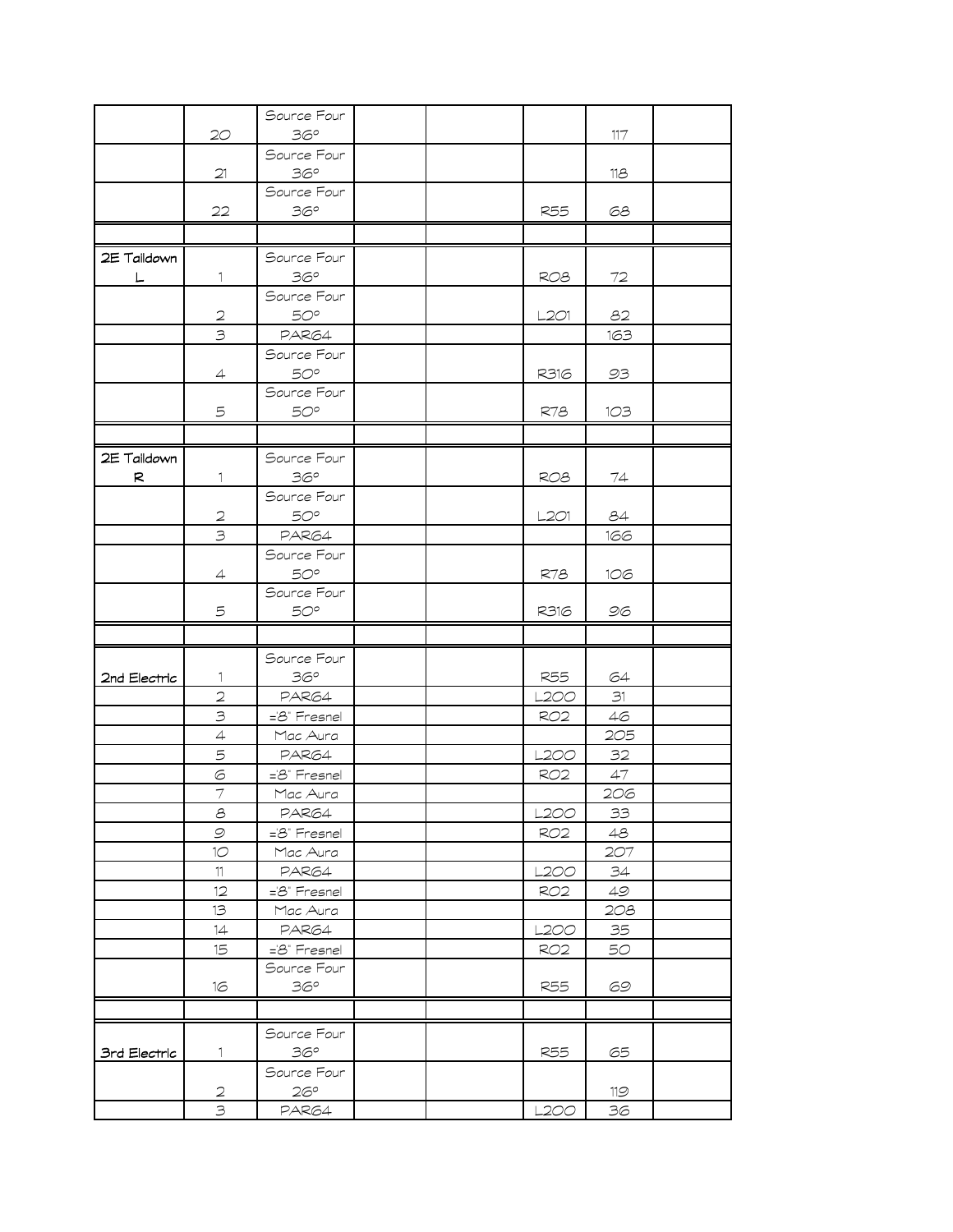|            | $\overline{4}$           | ='8" Fresnel               |  | <b>RO2</b>      | 51                       |  |
|------------|--------------------------|----------------------------|--|-----------------|--------------------------|--|
|            | 5                        | Mac Aura                   |  |                 | 209                      |  |
|            | 6                        | PAR64                      |  | L2OO            | 37                       |  |
|            | $\overline{7}$           | ='8" Fresnel               |  | RO <sub>2</sub> | 52                       |  |
|            | $\mathcal S$             | Mac Aura                   |  |                 | 210                      |  |
|            | $\mathcal{Q}$            | PAR64                      |  | L200            | 38                       |  |
|            | 10                       | ='8" Fresnel               |  | RO <sub>2</sub> | 53                       |  |
|            | 11                       | Mac Aura                   |  |                 | 211                      |  |
|            | 12                       | PAR64                      |  | L200            | 39                       |  |
|            | 13                       | ='8" Fresnel               |  | <b>RO2</b>      | 54                       |  |
|            | 14                       | Mac Aura                   |  |                 | 212                      |  |
|            | 15                       | PAR64                      |  | <b>L200</b>     | 4O                       |  |
|            | 16                       | ='8" Fresnel               |  | <b>RO2</b>      | 55                       |  |
|            |                          | Source Four                |  |                 |                          |  |
|            | 17                       | 36°                        |  | <b>R55</b>      | 70                       |  |
|            |                          |                            |  |                 |                          |  |
| Box Boom L | 1                        | PAR64                      |  |                 | 161                      |  |
|            |                          | Source Four                |  |                 |                          |  |
|            | $\mathbf{2}$             | $50^{\circ}$               |  | R316            | 91                       |  |
|            |                          | Source Four                |  |                 |                          |  |
|            | $\mathbf{B}$             | $50^{\circ}$               |  | R78             | 1O1                      |  |
|            |                          |                            |  |                 |                          |  |
| Box Boom R | $\mathbf{1}$             | PAR64                      |  |                 | 164                      |  |
|            |                          | Source Four                |  |                 |                          |  |
|            | $\mathfrak{D}$           | $50^{\circ}$               |  | R316            | 94                       |  |
|            |                          | Source Four                |  |                 |                          |  |
|            | $\mathbf{B}$             | $50^{\circ}$               |  | R78             | 1O4                      |  |
|            |                          |                            |  |                 |                          |  |
|            |                          |                            |  |                 |                          |  |
| Cove       | 1                        | Seachanger<br>$50^{\circ}$ |  |                 | 151                      |  |
|            |                          | Seachanger                 |  |                 |                          |  |
|            | $\mathfrak{D}$           | $50^{\circ}$               |  |                 | 152                      |  |
|            |                          | Source Four                |  |                 |                          |  |
|            | 3                        | $19^{\circ}$               |  | R53             | 6                        |  |
|            |                          | Source Four                |  |                 |                          |  |
|            | $\overline{4}$           | 19°                        |  | <b>R53</b>      | $\overline{\mathcal{I}}$ |  |
|            |                          | Source Four                |  |                 |                          |  |
|            | 5                        | 19°                        |  | <b>R53</b>      | $\mathcal S$             |  |
|            |                          | Source Four                |  |                 |                          |  |
|            | $\odot$                  | 19°                        |  | <b>R53</b>      | $\mathcal{Q}$            |  |
|            |                          | Source Four                |  |                 |                          |  |
|            | $\overline{\mathcal{I}}$ | 19°                        |  | <b>R53</b>      | 10                       |  |
|            |                          | Source Four                |  |                 |                          |  |
|            | $\mathcal S$             | 19°                        |  | <b>R53</b>      | 11                       |  |
|            |                          | Source Four                |  |                 |                          |  |
|            | $\mathcal{Q}$            | 19°                        |  | <b>R53</b>      | 12                       |  |
|            |                          | Seachanger                 |  |                 |                          |  |
|            | $1\circlearrowright$     | 50°                        |  |                 | 153                      |  |
|            |                          | Seachanger                 |  |                 |                          |  |
|            | $11\,$                   | 50°                        |  |                 | 154                      |  |
|            |                          |                            |  |                 |                          |  |